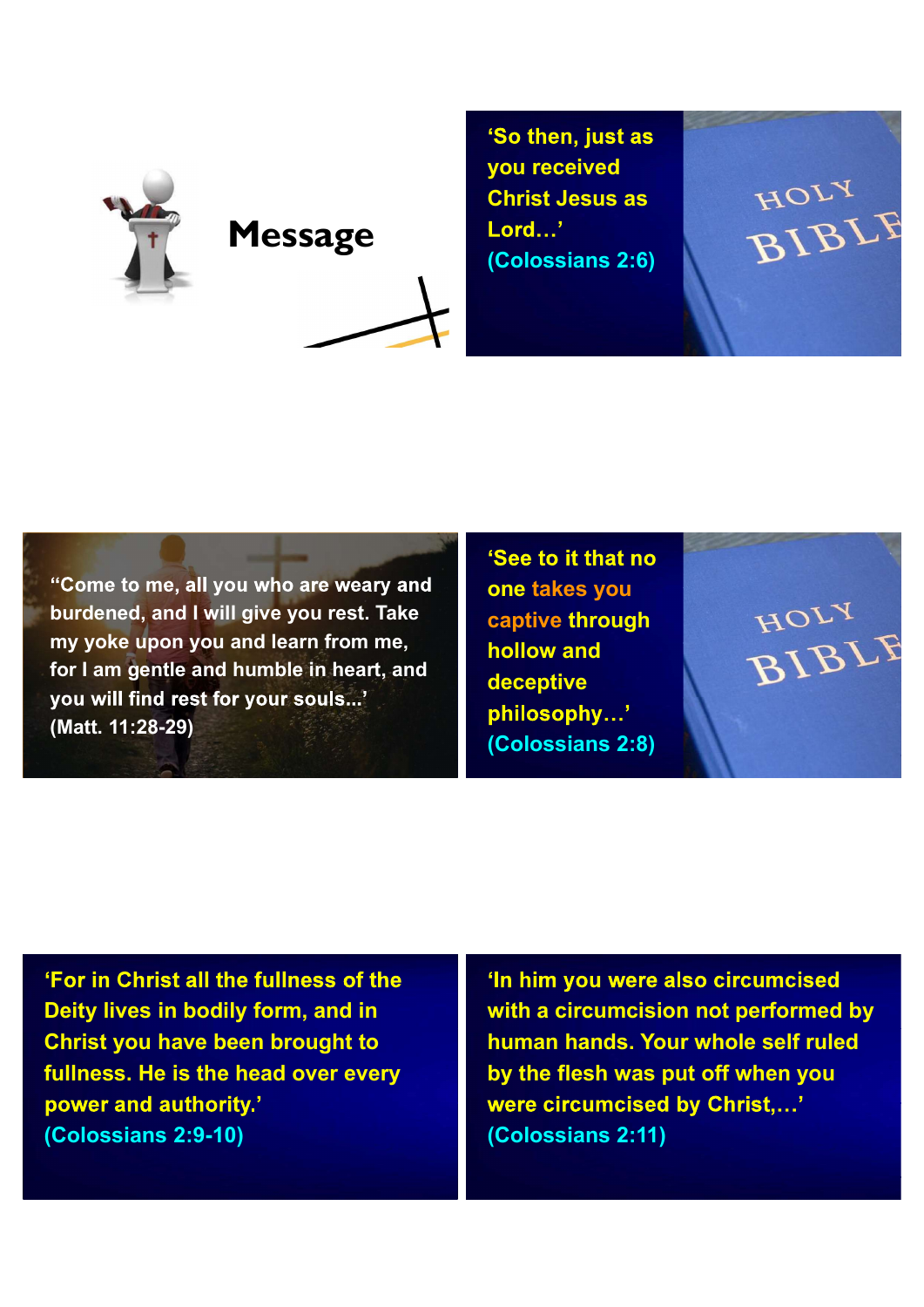'...having been buried with him in baptism, in which you were also raised with him through your faith in the working of God, who raised him from the dead.' (Colossians 2:12)



'When you were dead in your sins and in the uncircumcision of your flesh, God th Christ. He forgave us<br>g cancelled the charge<br>edness, which stood<br>ndemned us; he has<br>ng it to the cross.'<br>4)<br>(2)<br>Confidence because:<br>1. Jesus is fully God<br>2. In Him, you have<br>full membership<br>3. In Him, you are made you alive with Christ. He forgave us g cancelled the charge<br>
edness, which stood<br>
ndemned us; he has<br>
ng it to the cross.'<br>
4)<br>
Confidence because:<br>
1. Jesus is fully God<br>
2. In Him, you have<br>
full membership<br>
3. In Him, you are<br>
fully forgiven all our sins, having cancelled the charge of our legal indebtedness, which stood ng it to the cross.'<br>
1. Jesus is fully God<br>
2. In Him, you have<br>
1. Jesus is fully God<br>
2. In Him, you have<br>
full membership<br>
3. In Him, you are<br>
fully forgiven<br>
4. In Him, you have<br>
full security against us and condemned us; he has (Colossians 2:13-14)

'And having disarmed the powers and authorities, he made a public spectacle of<br>them, triumphing<br>over them by the<br>cross.' them, triumphing over them by the cross.' (Colossians 2:15)





## Confidence because:

- 
- full membership
- fully forgiven
- 4)<br>Confidence because:<br>1. Jesus is fully God<br>2. In Him, you have<br>full membership<br>3. In Him, you are<br>fully forgiven<br>4. In Him, you have<br>full security full security

'So then, just as you received Christ Jesus as Lord, continue to live your lives in him, rooted and built up in him, strengthened in the faith as you were taught, and overflowing with thankfulness. See to it that no one takes you captive...' (Colossians 2:6-8a)